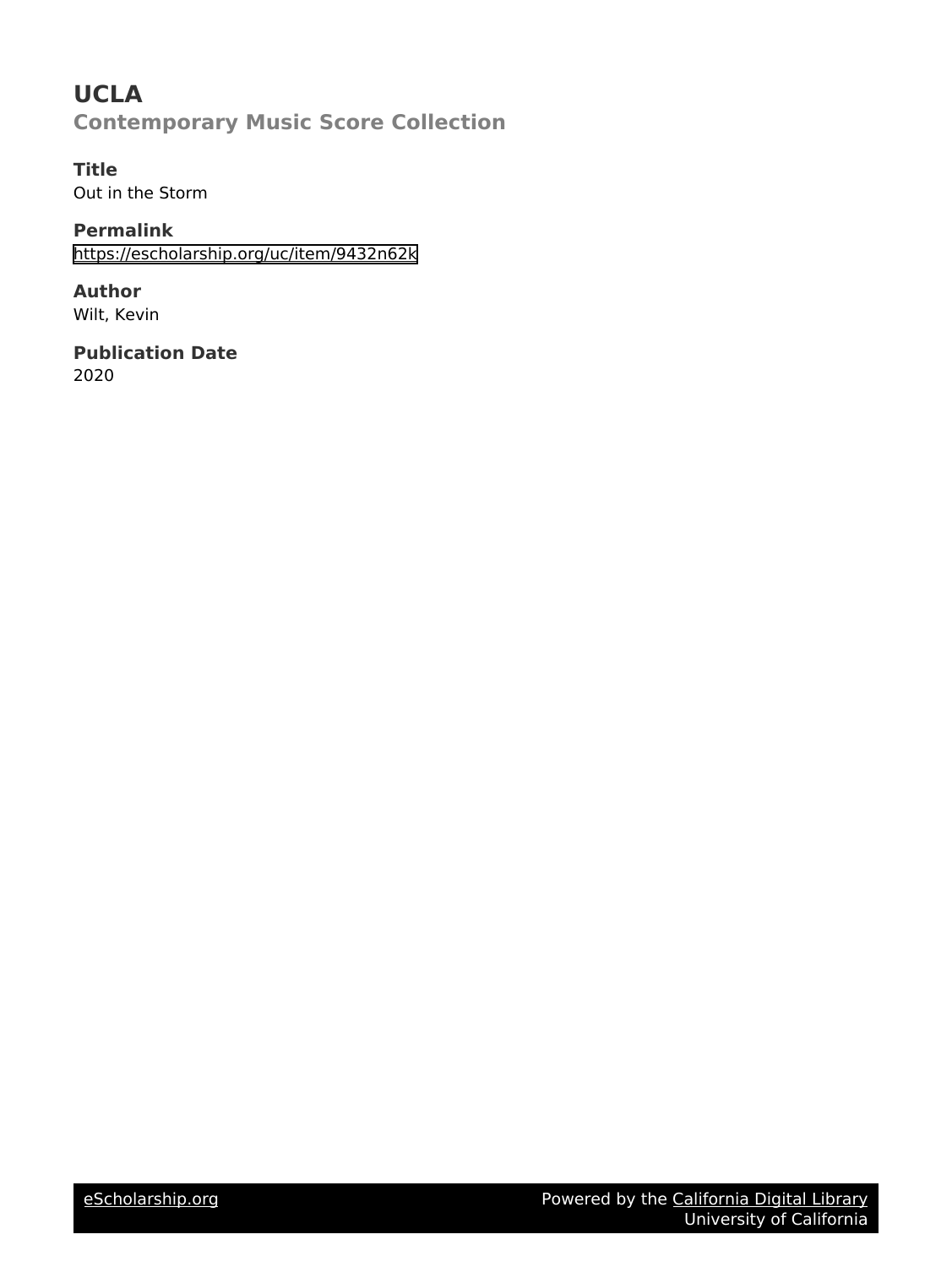### KEVIN WILT

# OUT in the STORM

for violin and piano

**WHISTLING VINE MUSIC**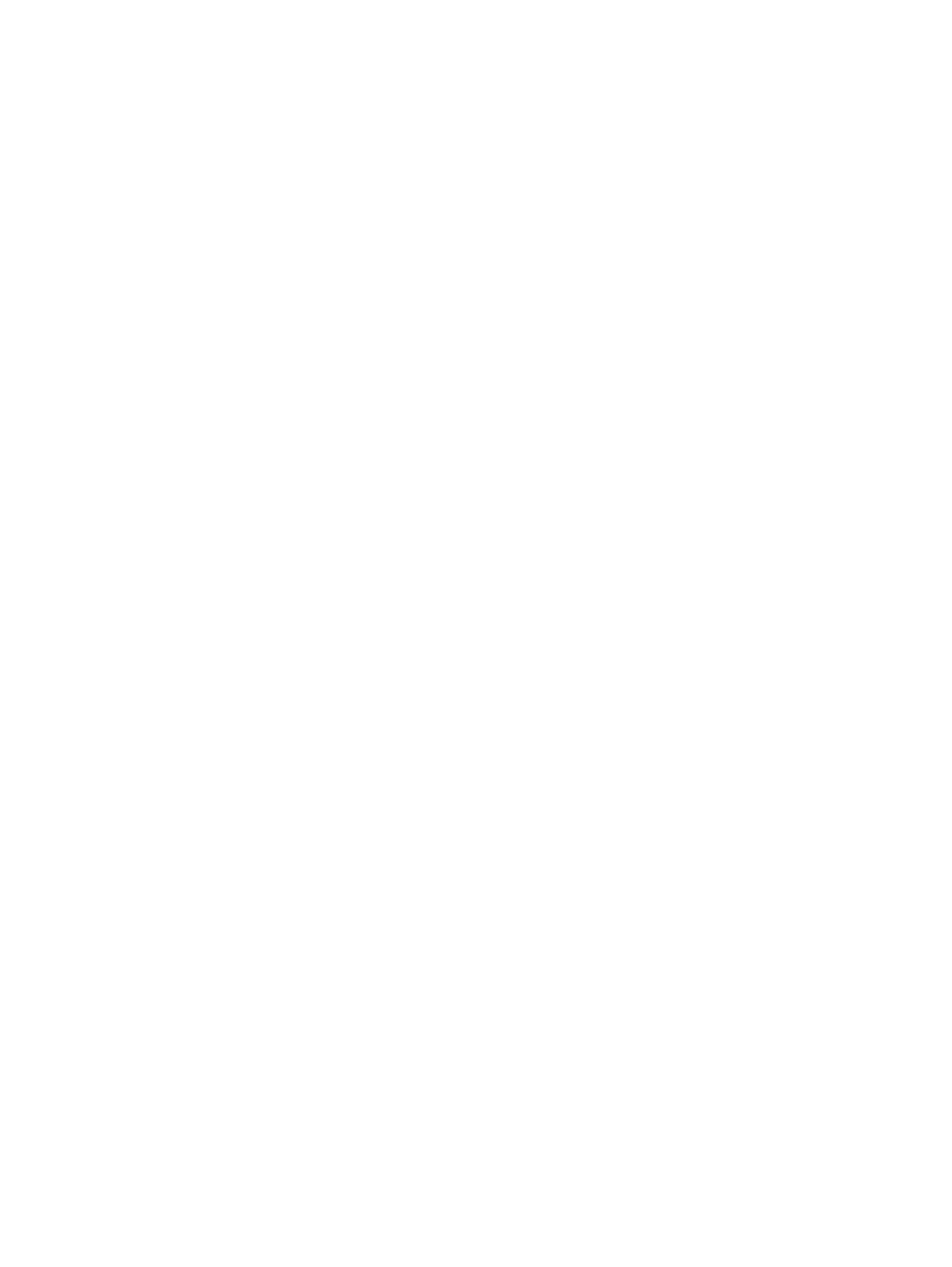## OUT IN THE STORM

#### for violin and piano

- I. **PRELUDE: CLOUDS GATHERING** This movement is the hint of an oncoming storm. Small gestures in the piano and a somewhat ominous melody in the violin are meant to alert that a storm is on the horizon, punctuated by the distant sound of thunder. **1:40**
- II. **RAINDROP MONTUNO** Raindrops start to fall from the piano, at first sparse and random. Eventually these drops form a syncopated montuno rhythm. This creates a cascading accompaniment in the piano, with the violin singing the melody. Falling modulations signal that the rain is getting stronger. The piano moves to the bottom of its register to signal the first loud thunderclap nearby. **3:00**
- III. **THUNDERCLAP BASSDROP** This movement uses various effects in the piano to mimic echoing thunderclaps, which double as dubstep-like bass drops at certain moments. The violin plays an ever-more frantic line, as the storm winds reach full strength. A loud thunderclap provides a final bass drop to end the movement. **3:00**
- IV. **POSTLUDE: ORANGE SUNSET –** Echoes of the piano from the prelude start this movement, as the storm clouds are clearing. The violin returns with the original melody that has been somewhat softened. Strummed piano strings and a ringing violin harmonic represent the last ray of sunlight peaking over the horizon. **1:30**

### KEVIN WILT

This work was written for Heather Coltman and Laura Klugherz, to whom it is also dedicated.

For more information about this piece or any others written by Kevin Wilt, please visit: www.kevinwilt.com or contact the composer at: kevin@kevinwilt.com 734.531.VINE

Approximate Duration is 10:00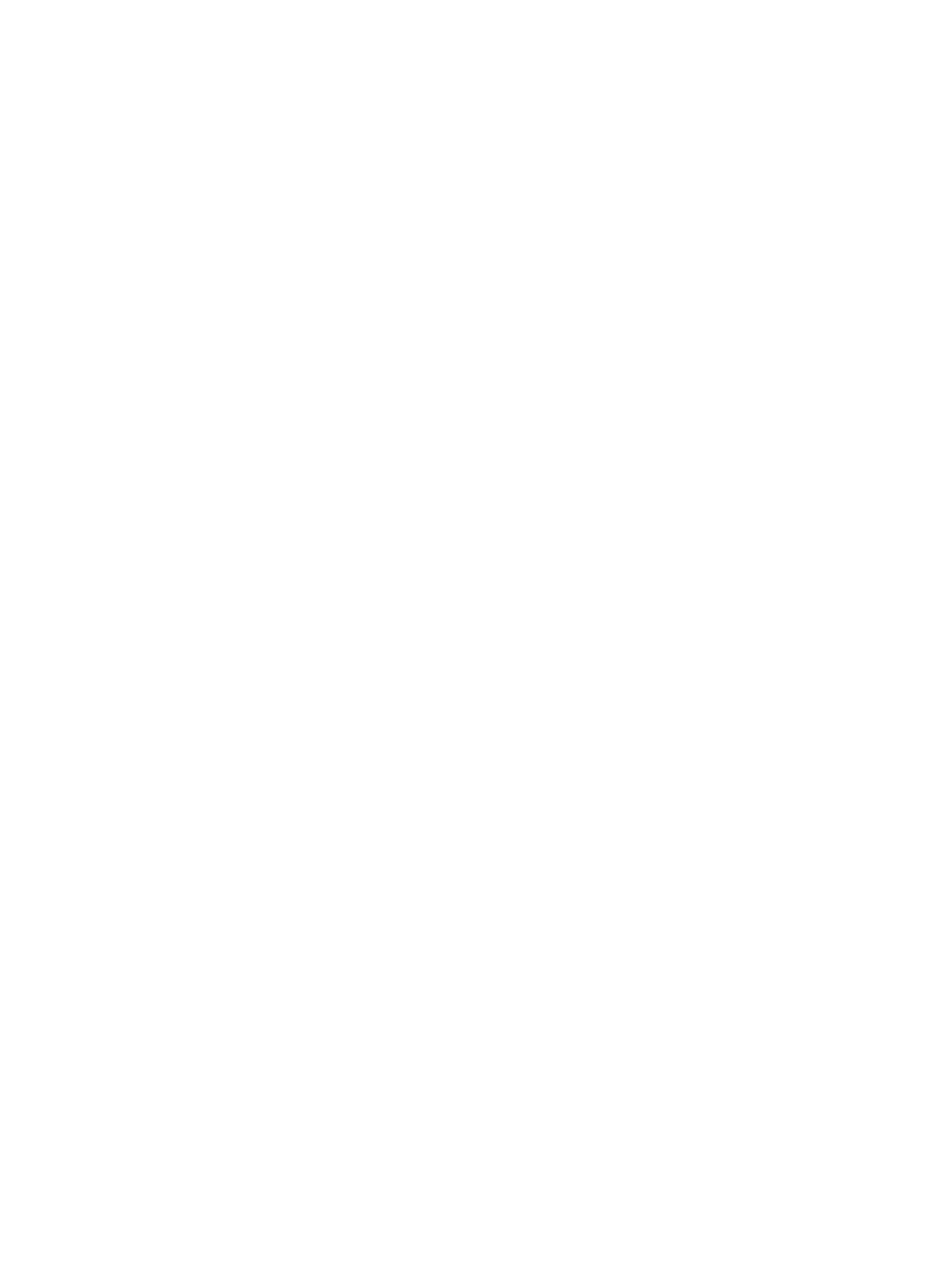# *for Heather and Laura*

I. Prelude: Clouds Gathering







Copyright © 2014 Whistling Vine Music. All rights reserved. ASCAP. www.kevinwilt.com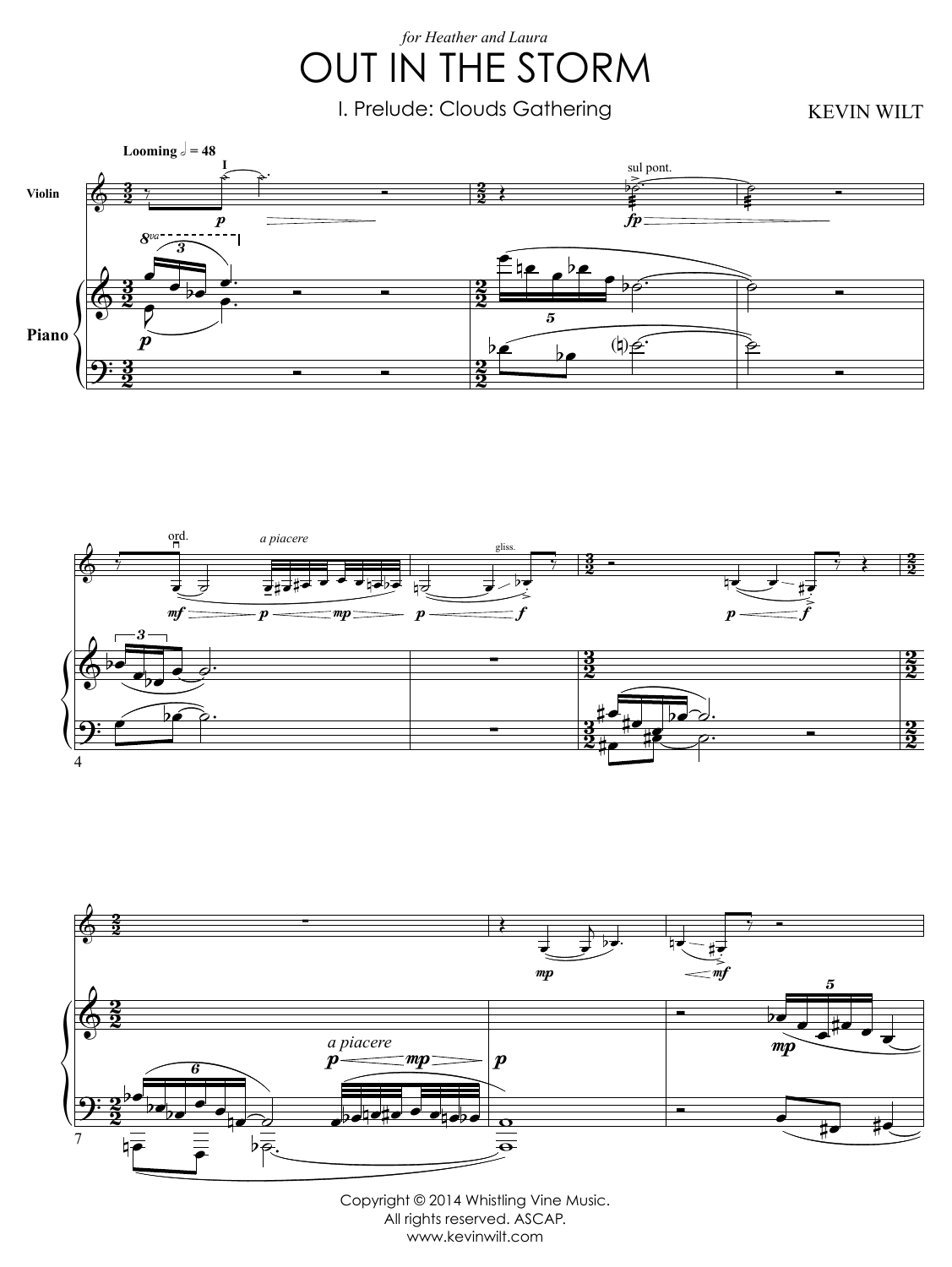



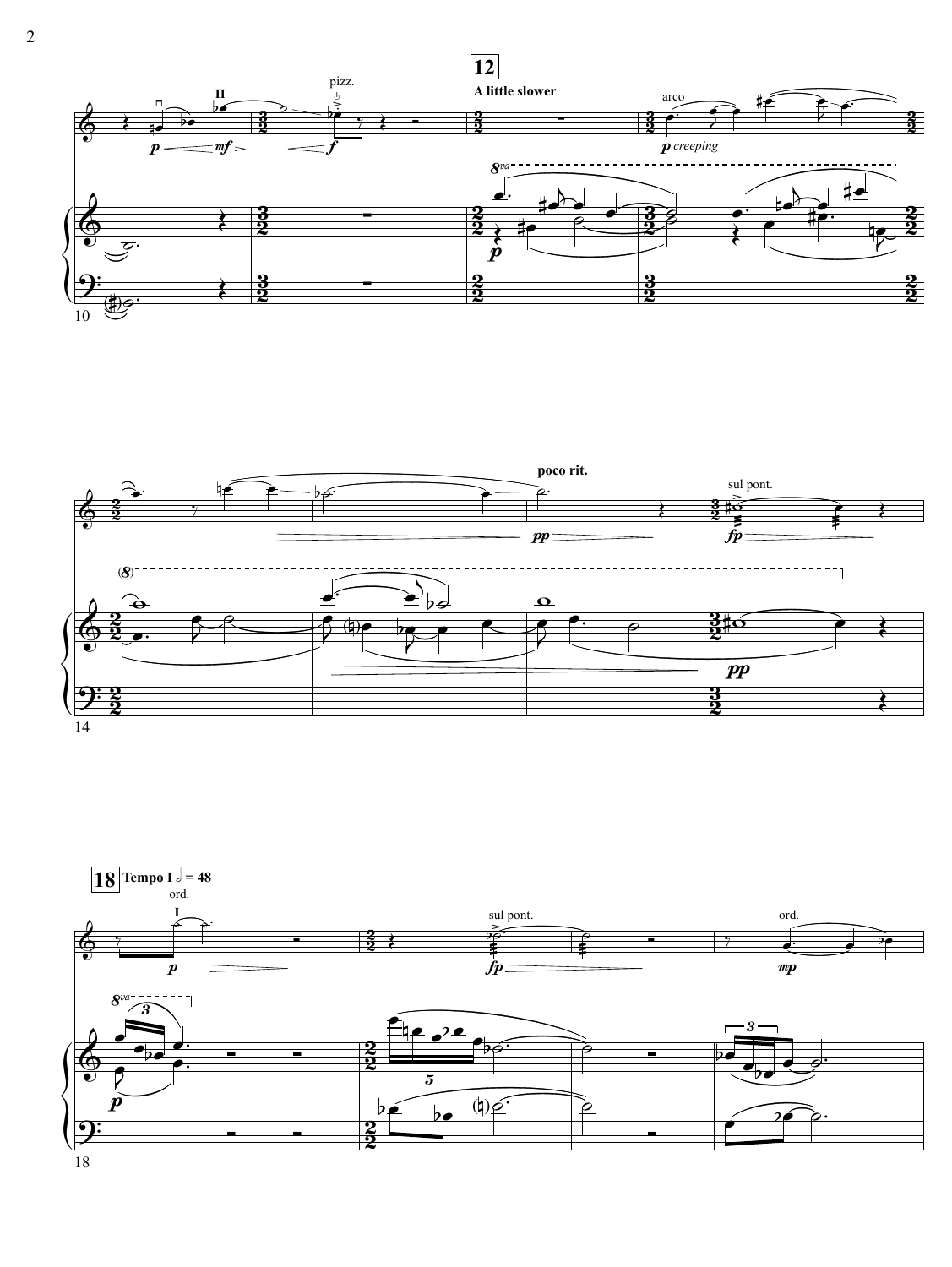





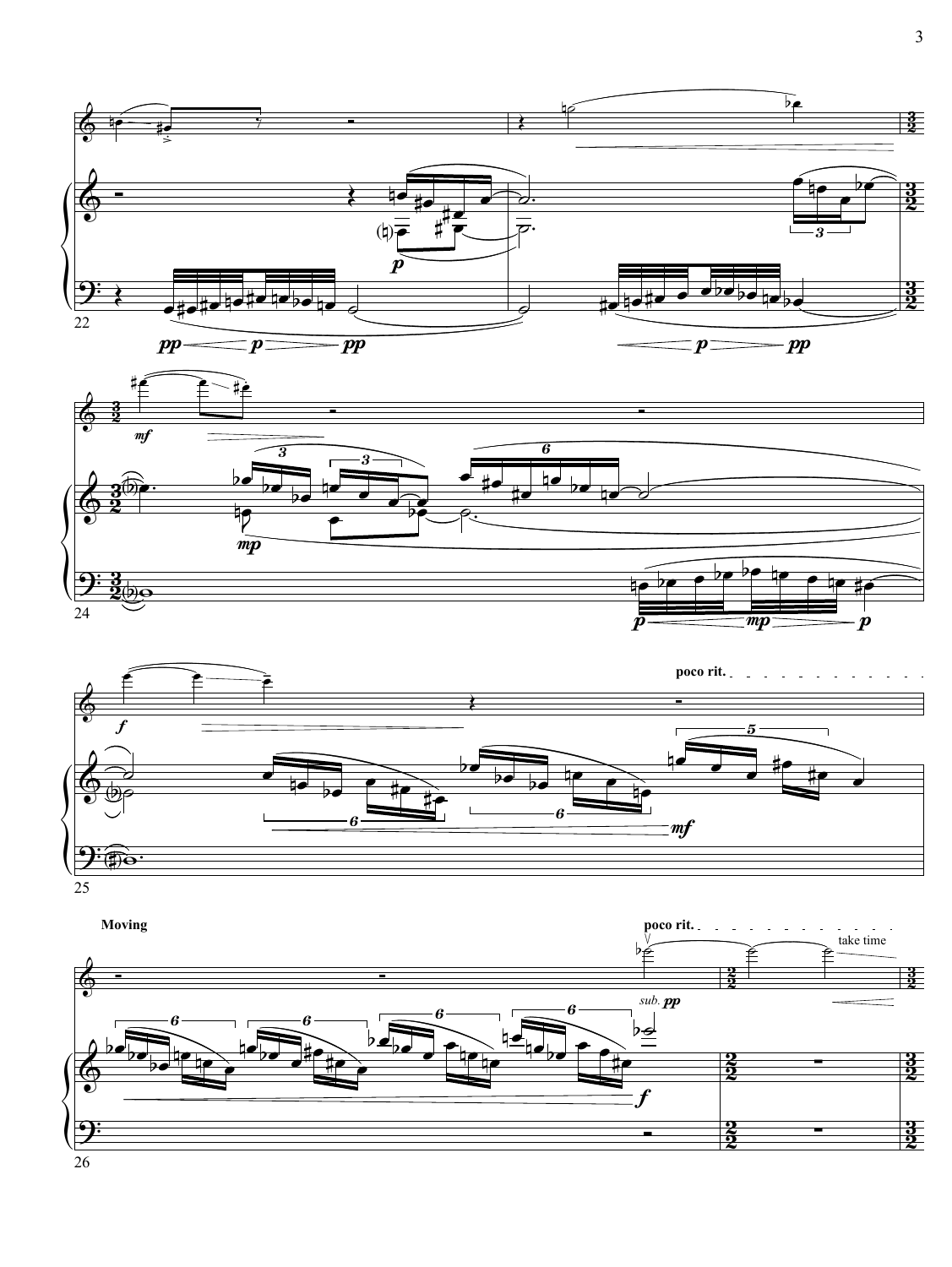





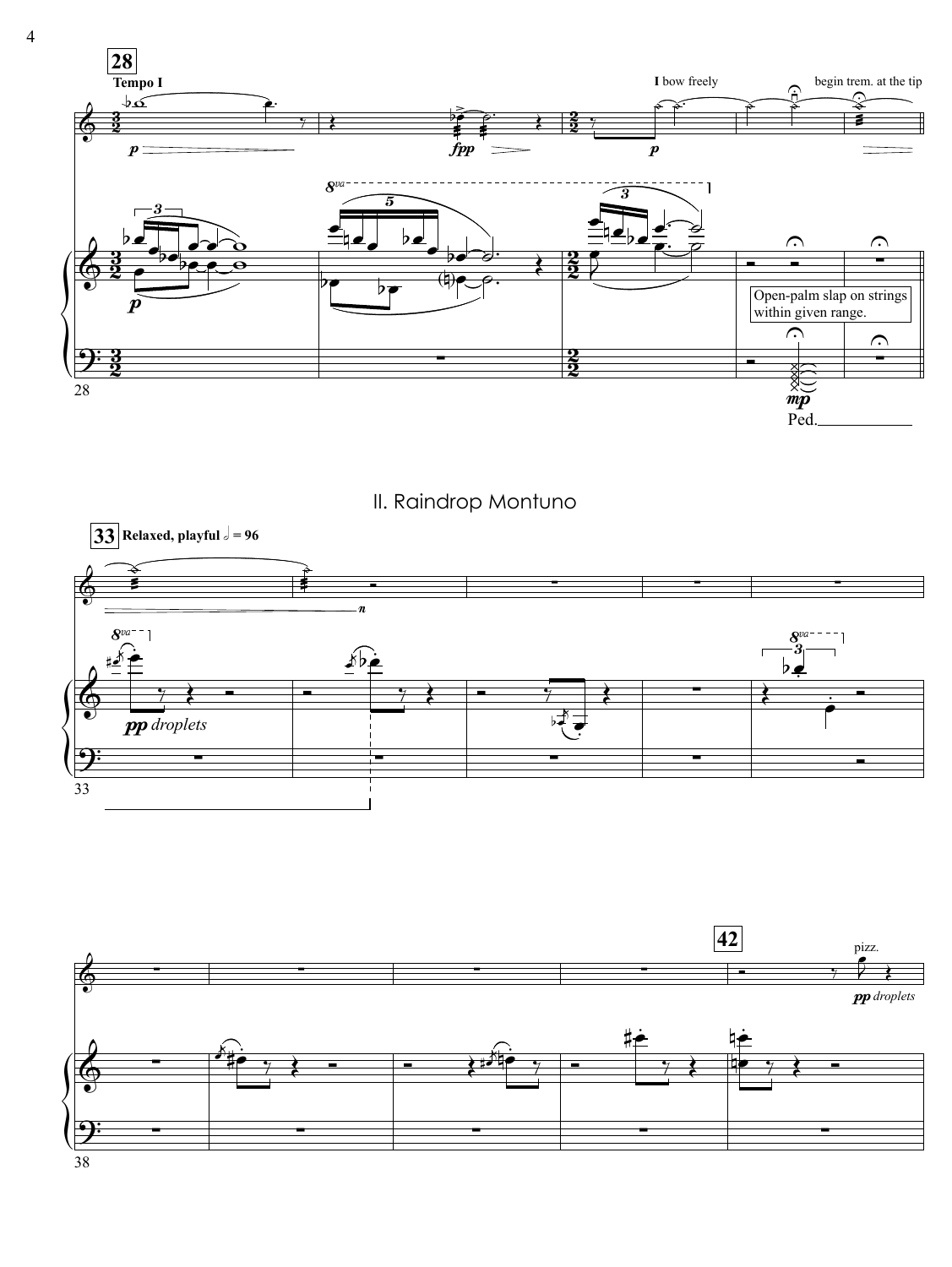





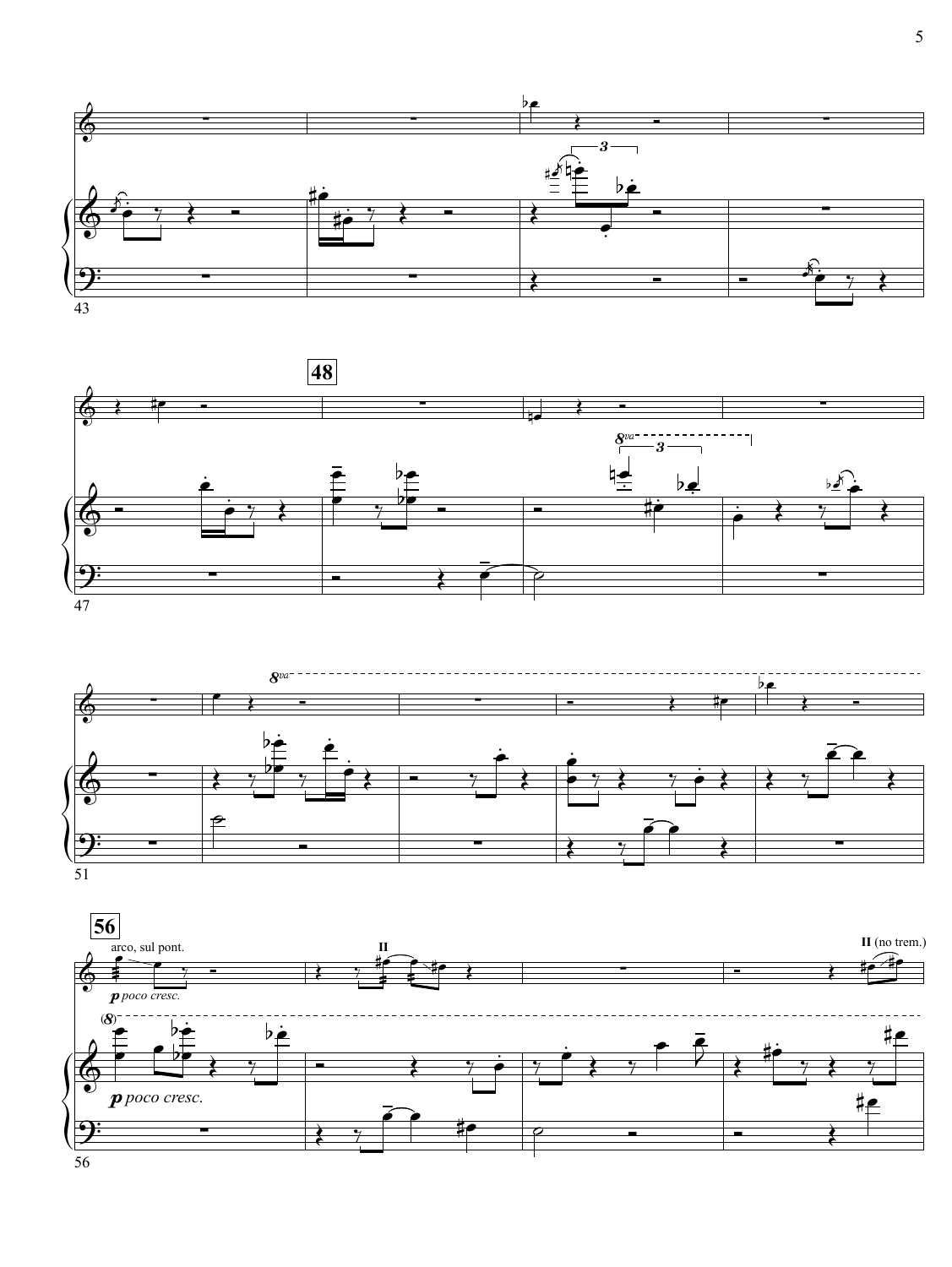







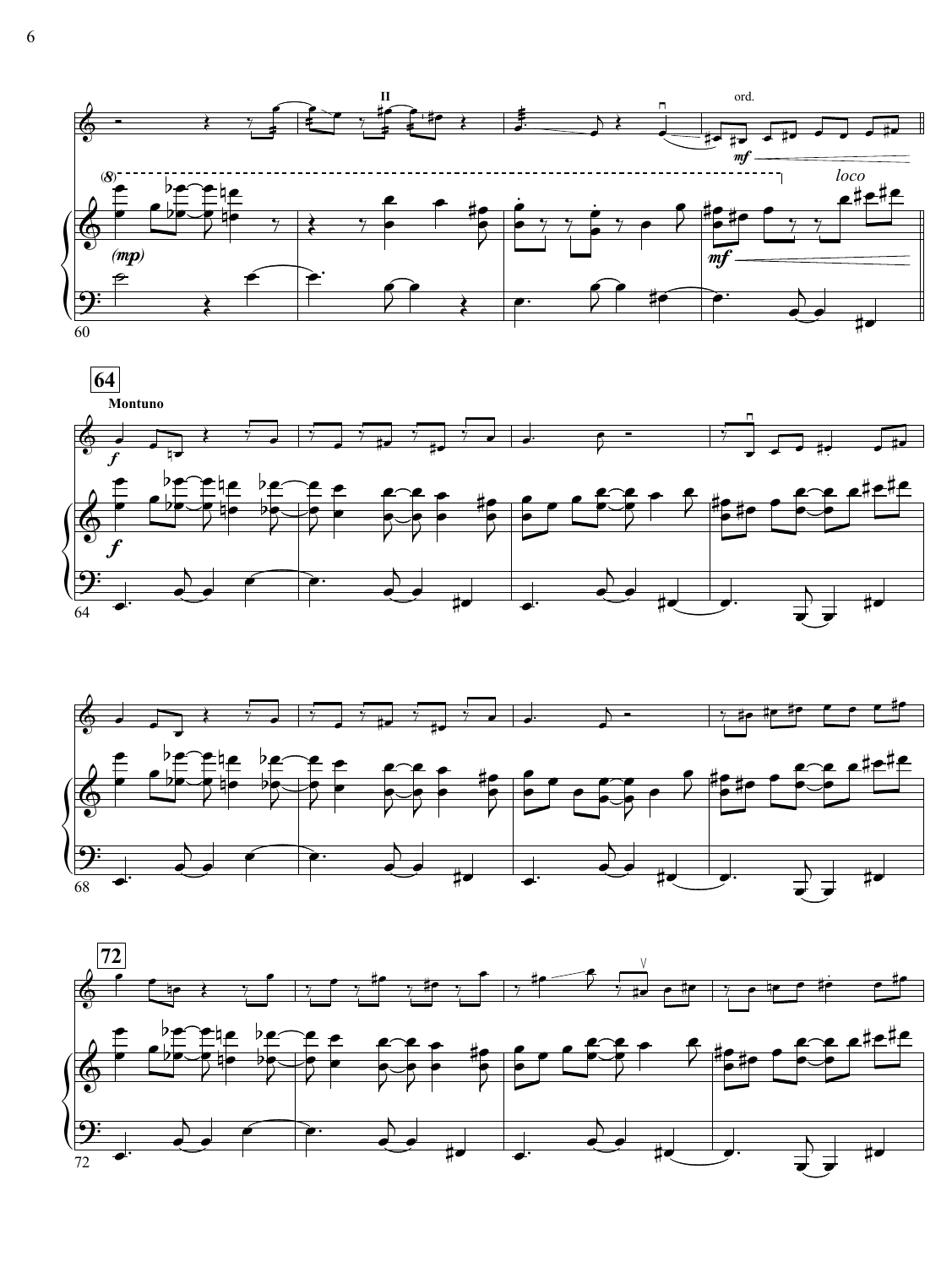





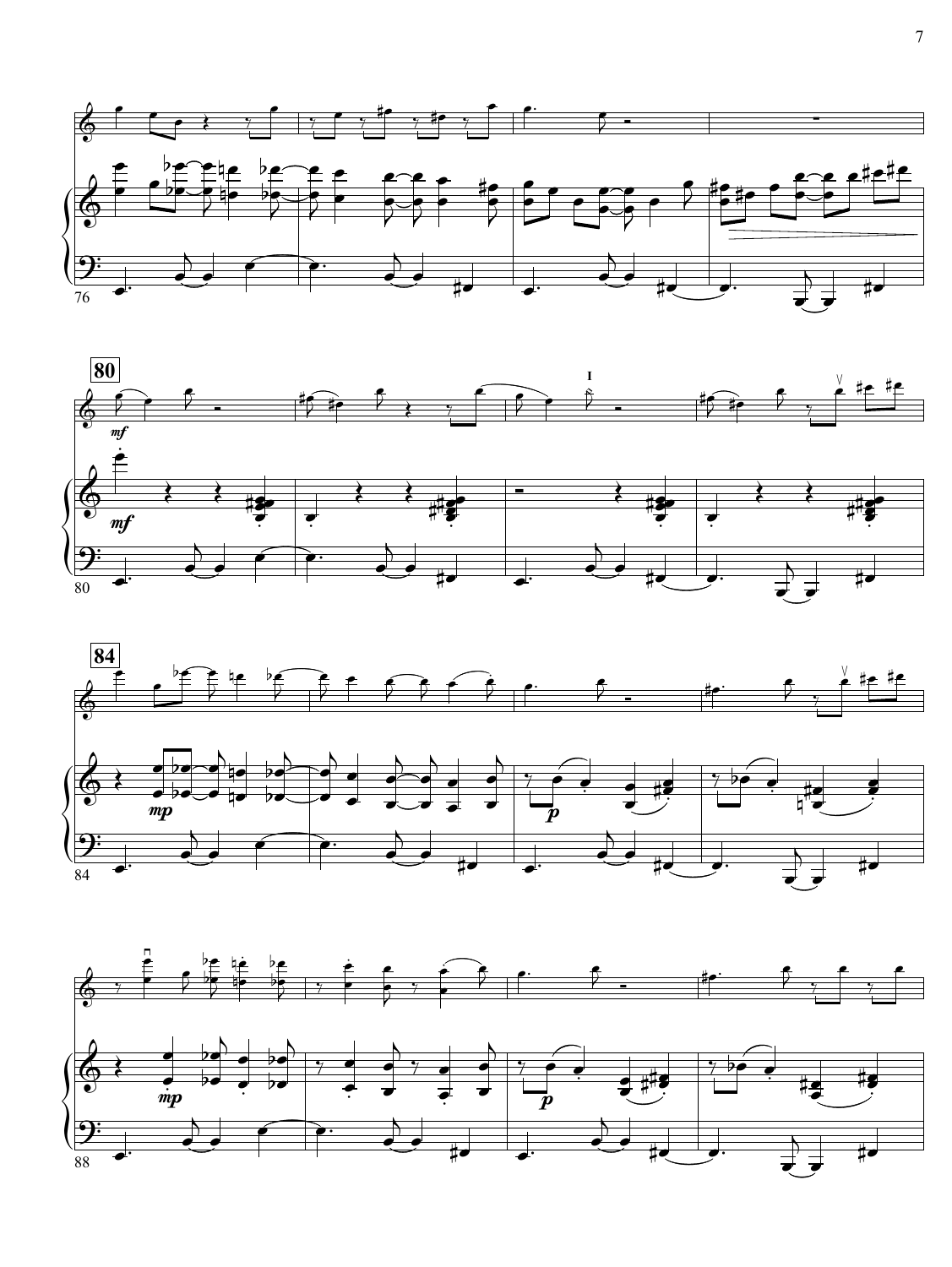





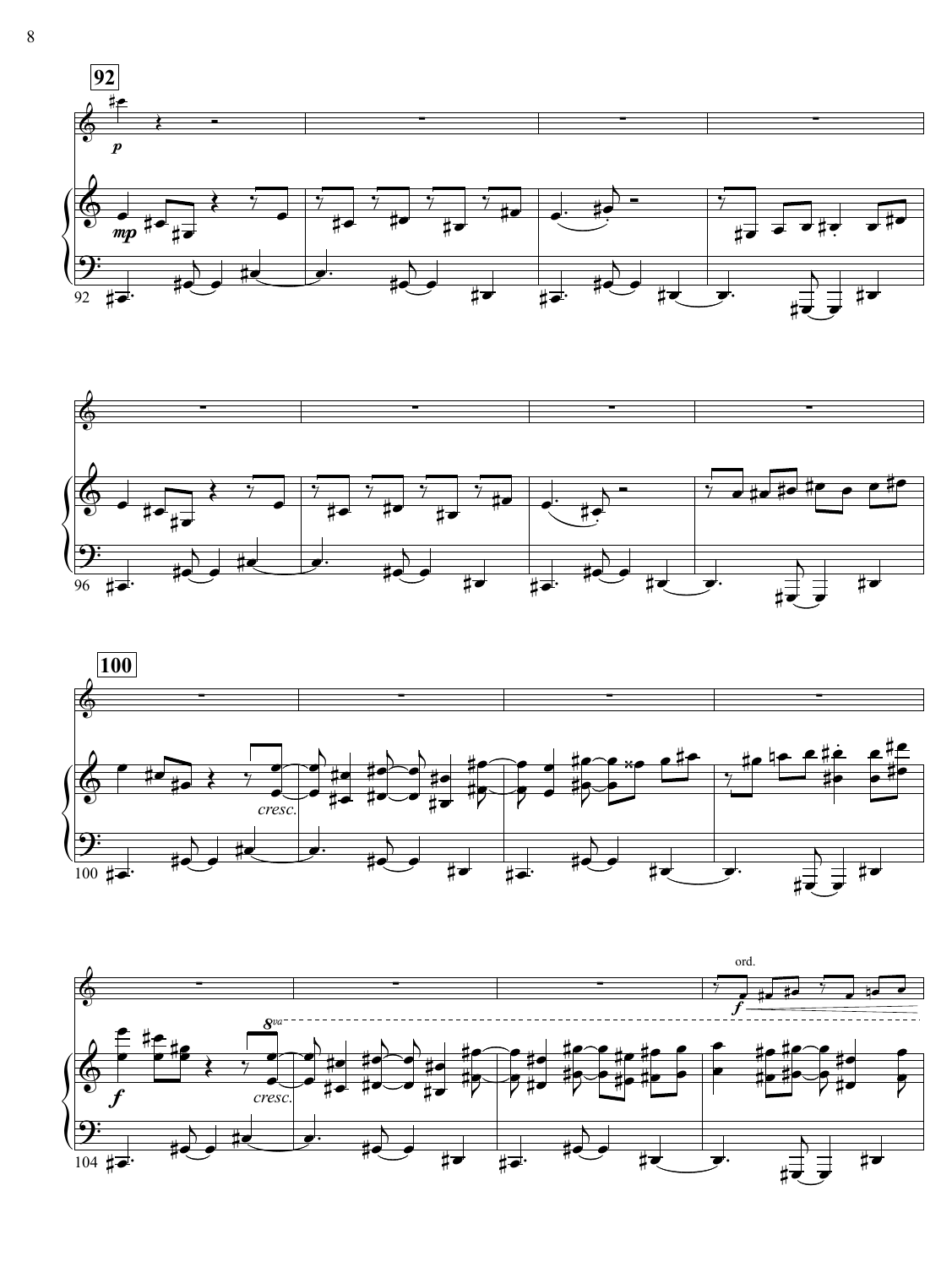





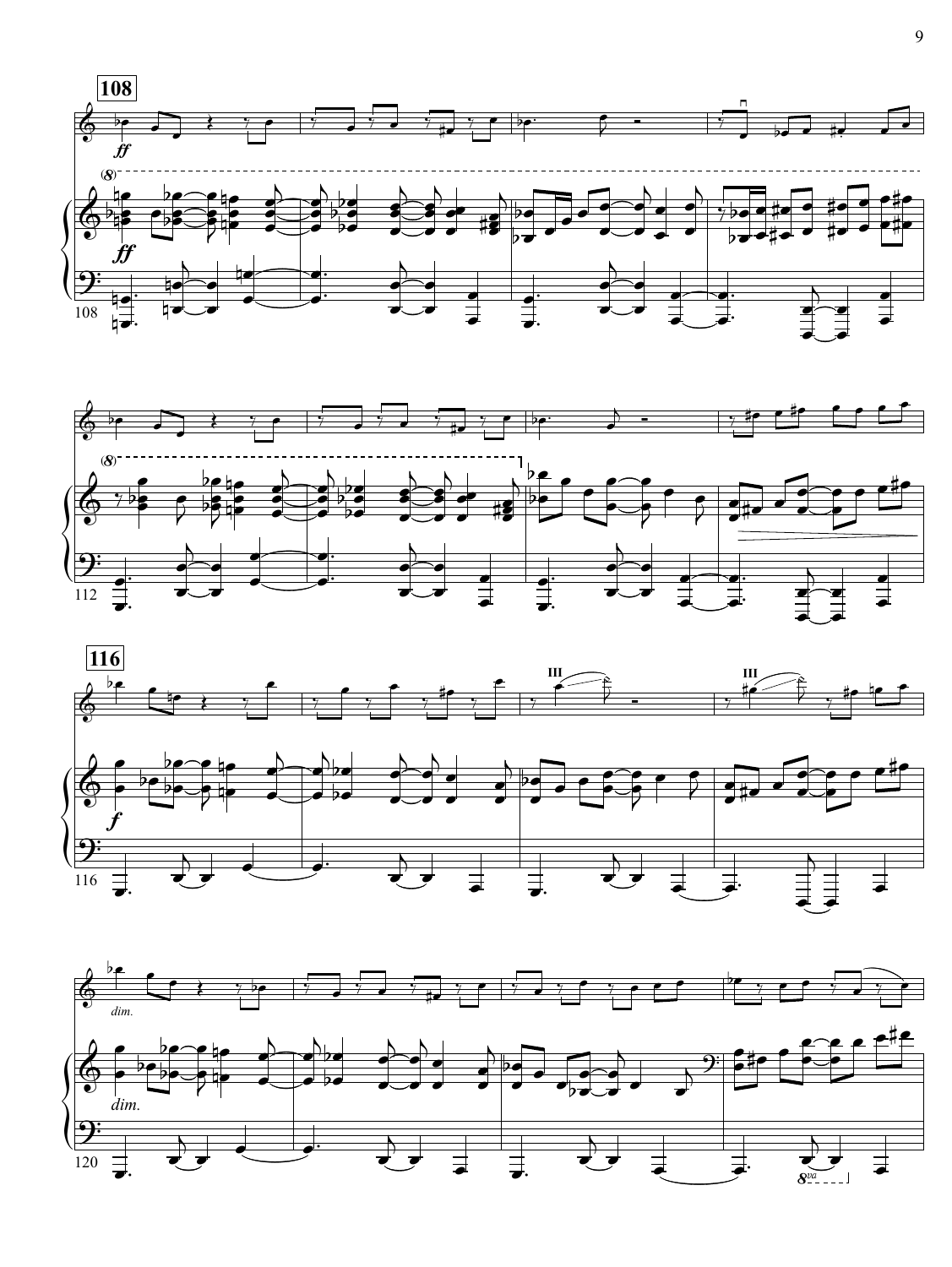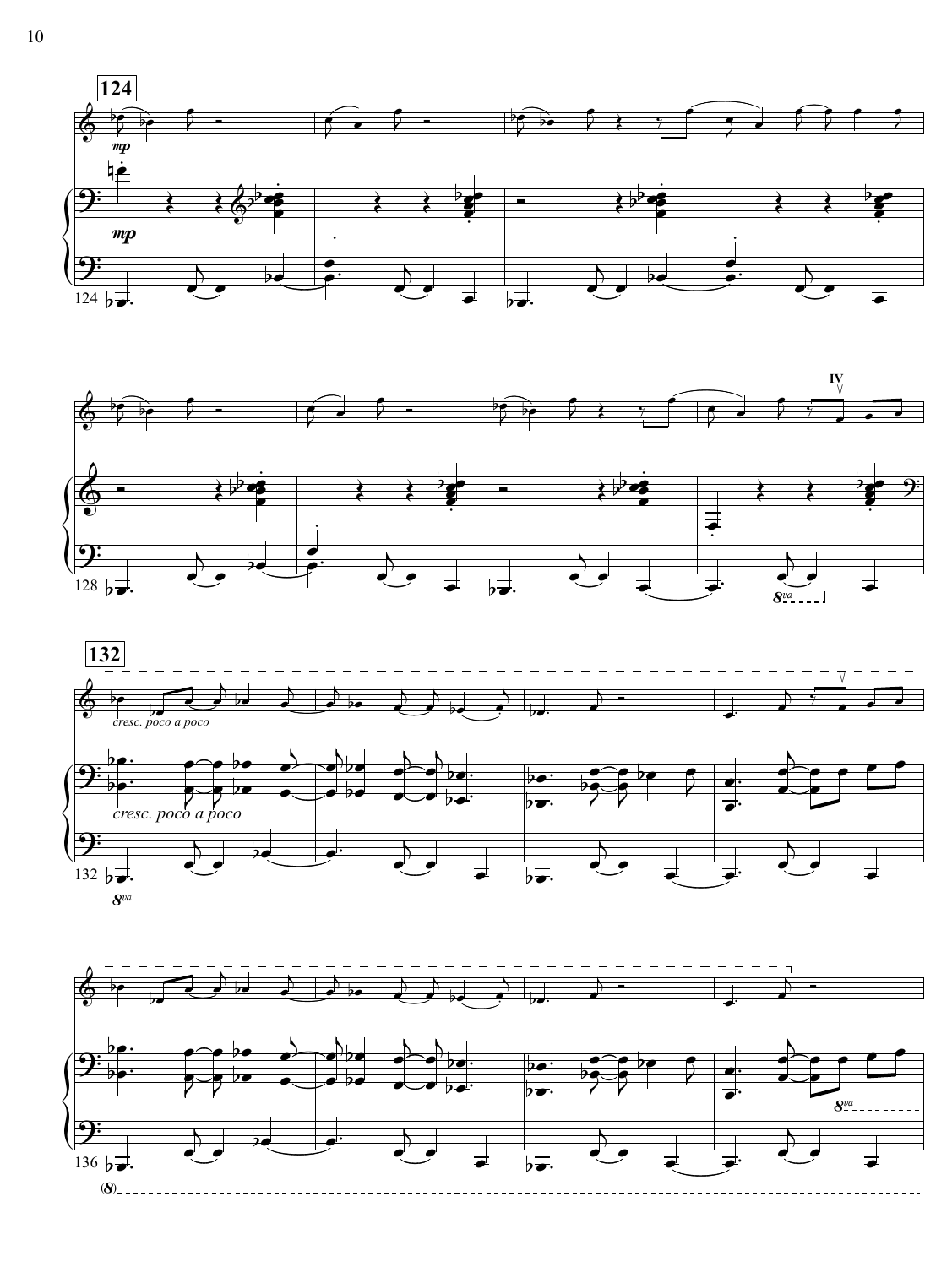

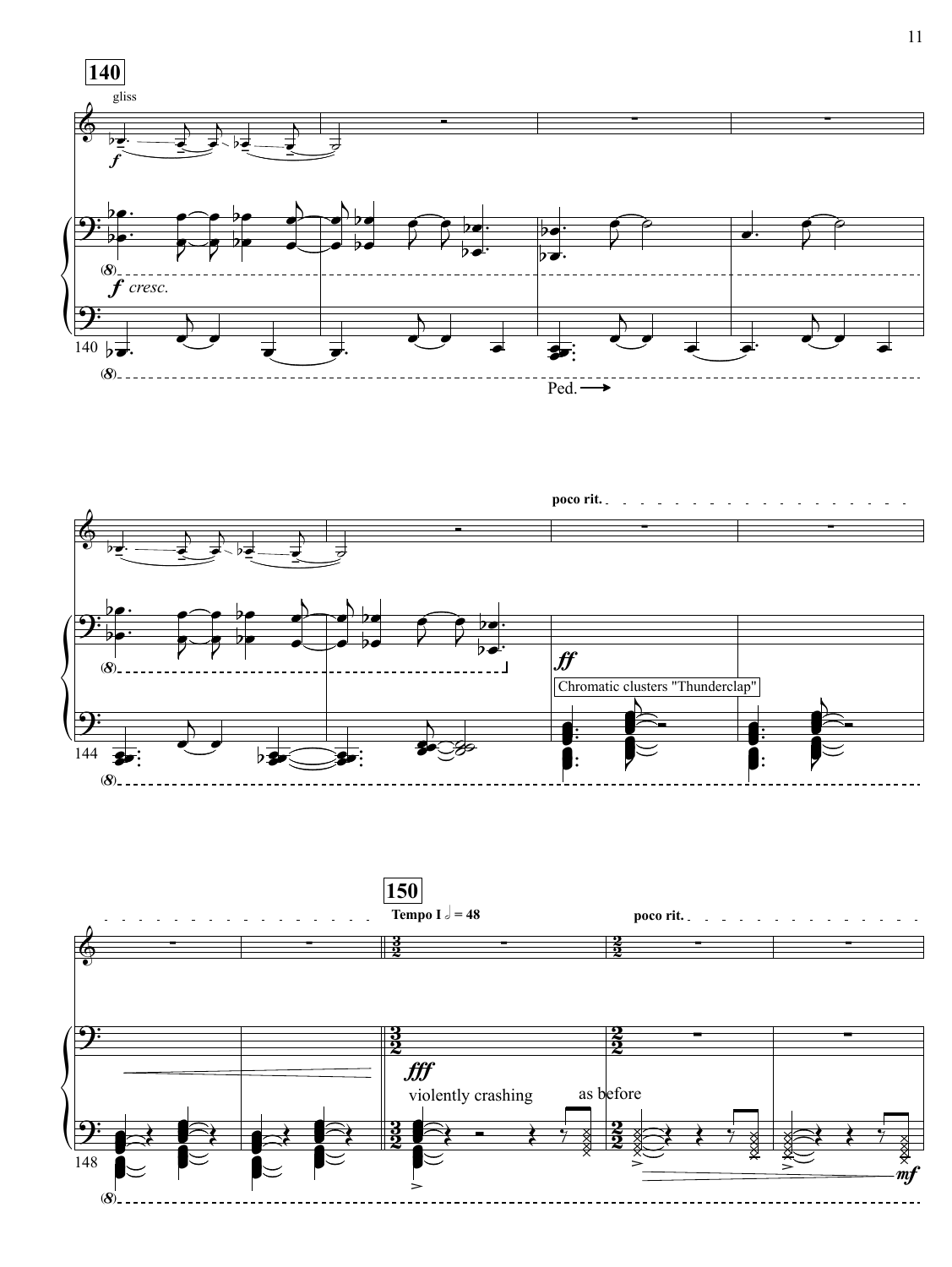

III. Thunderclap Bassdrop



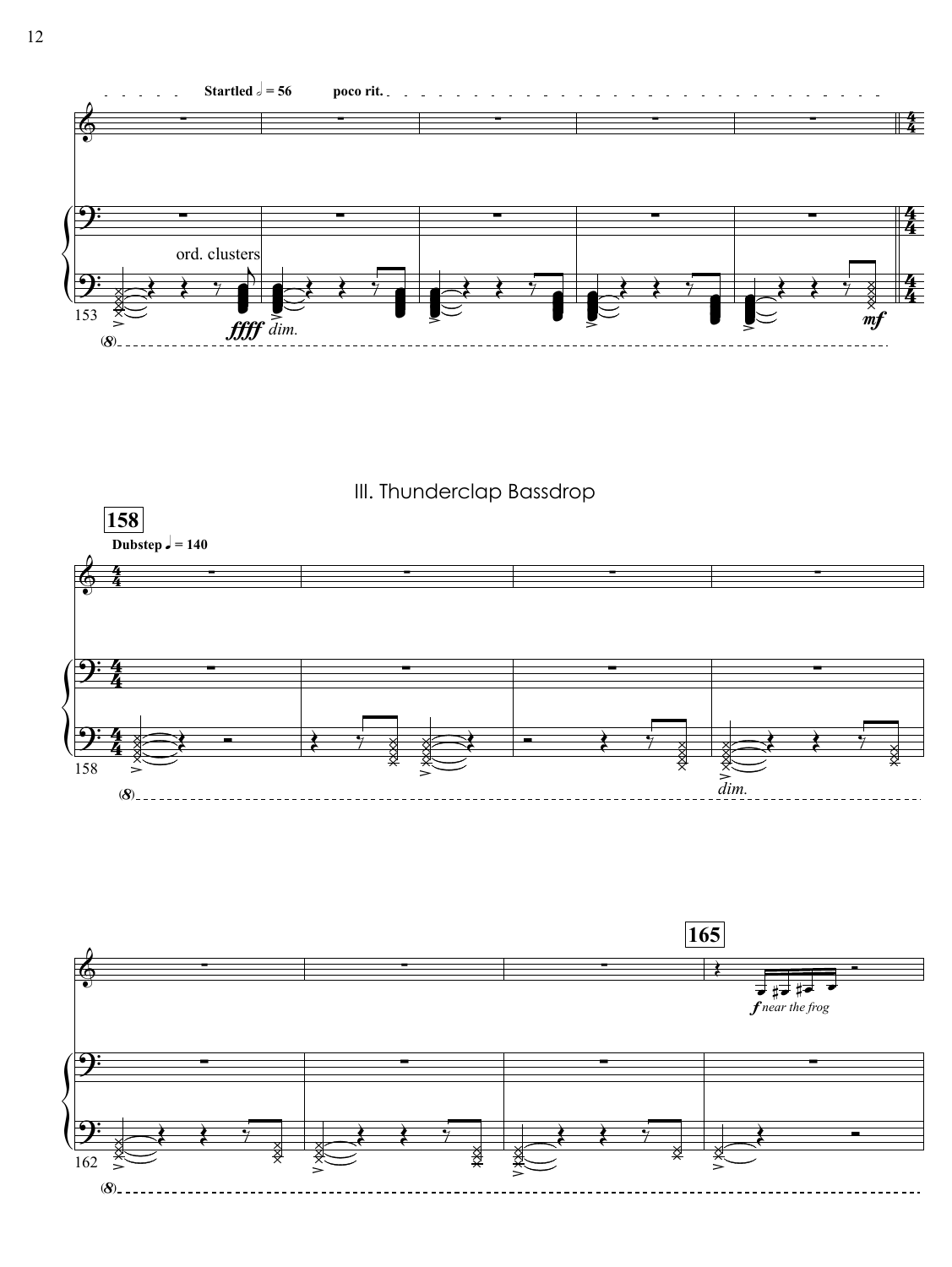







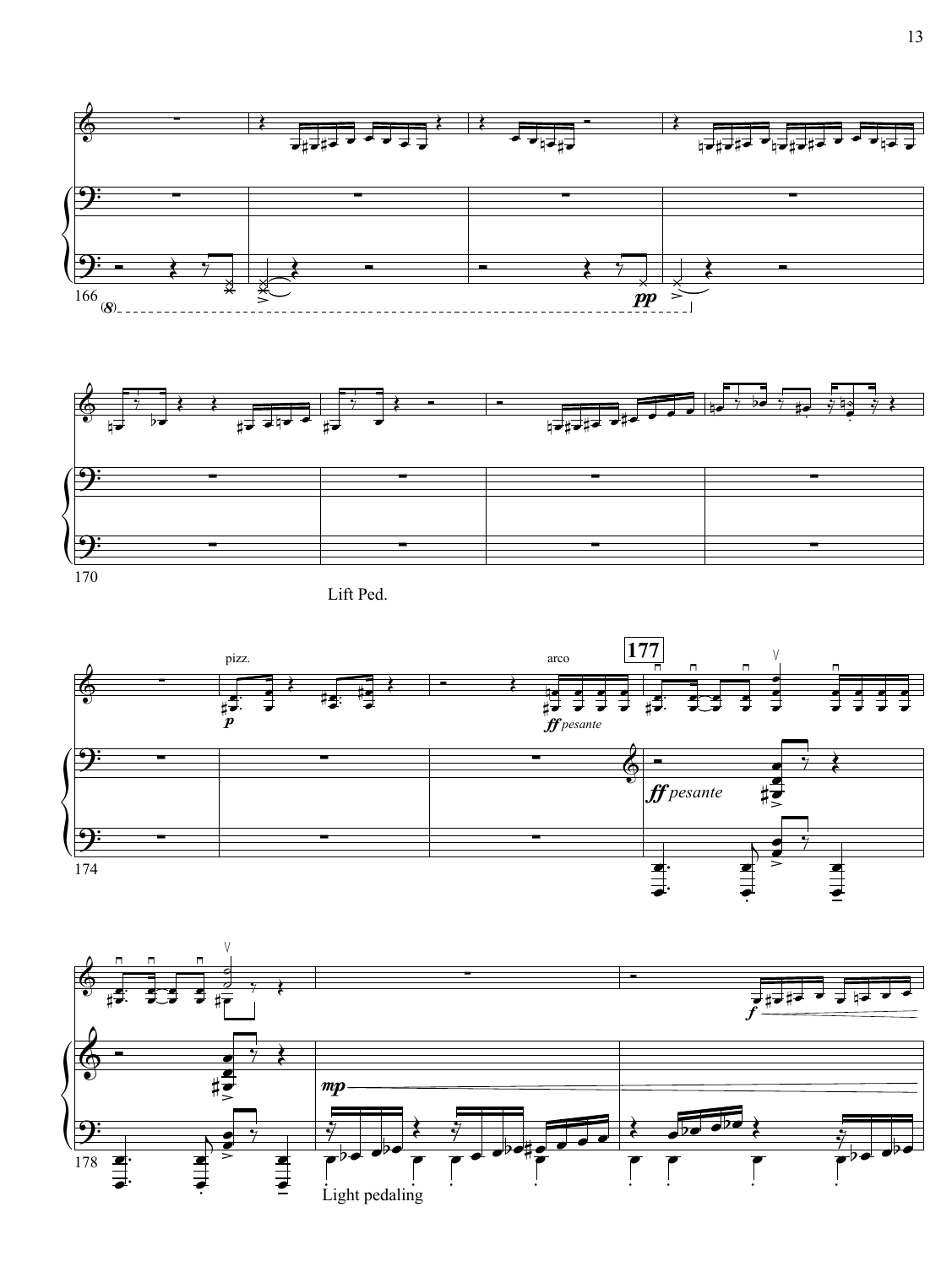





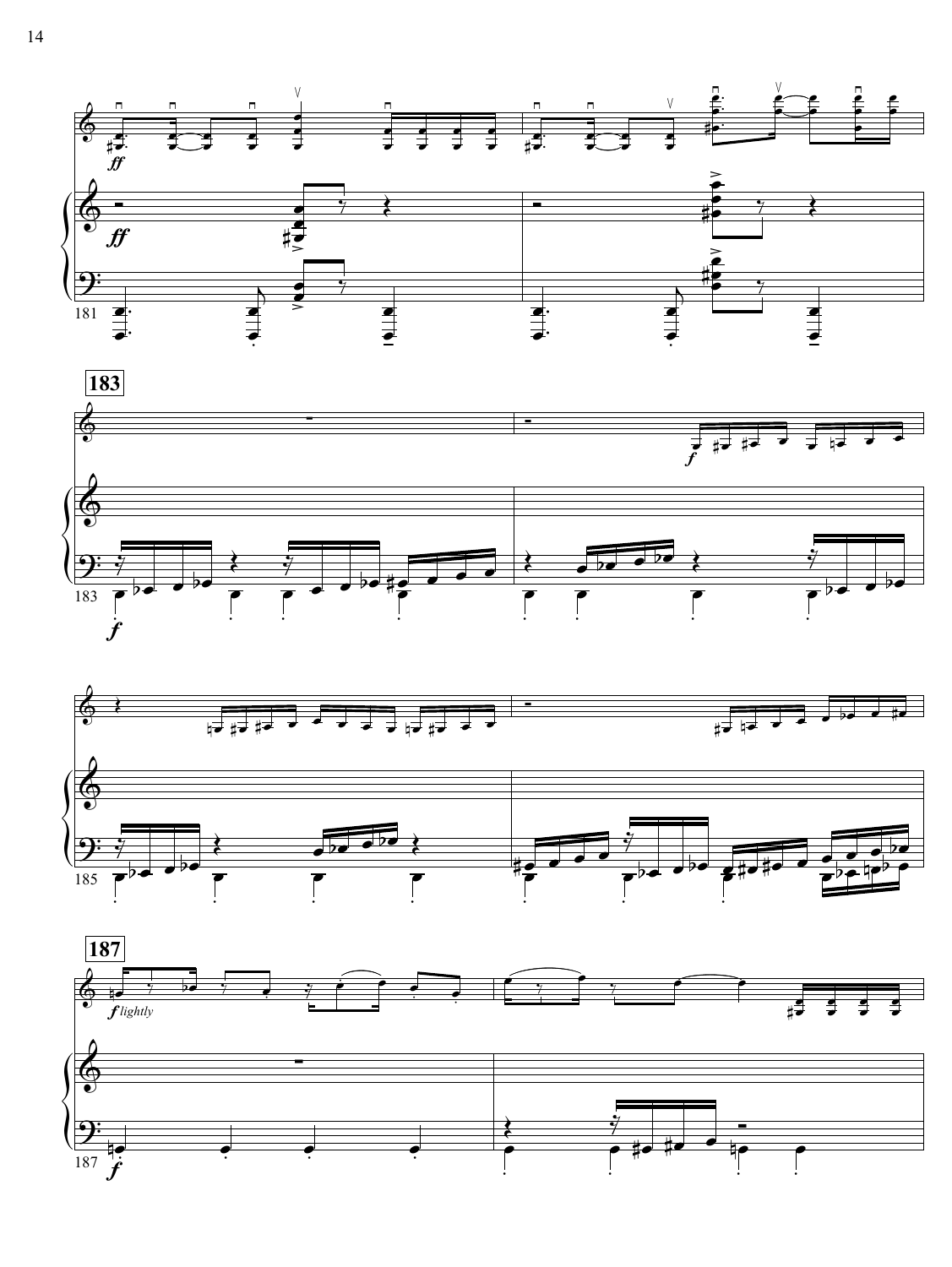





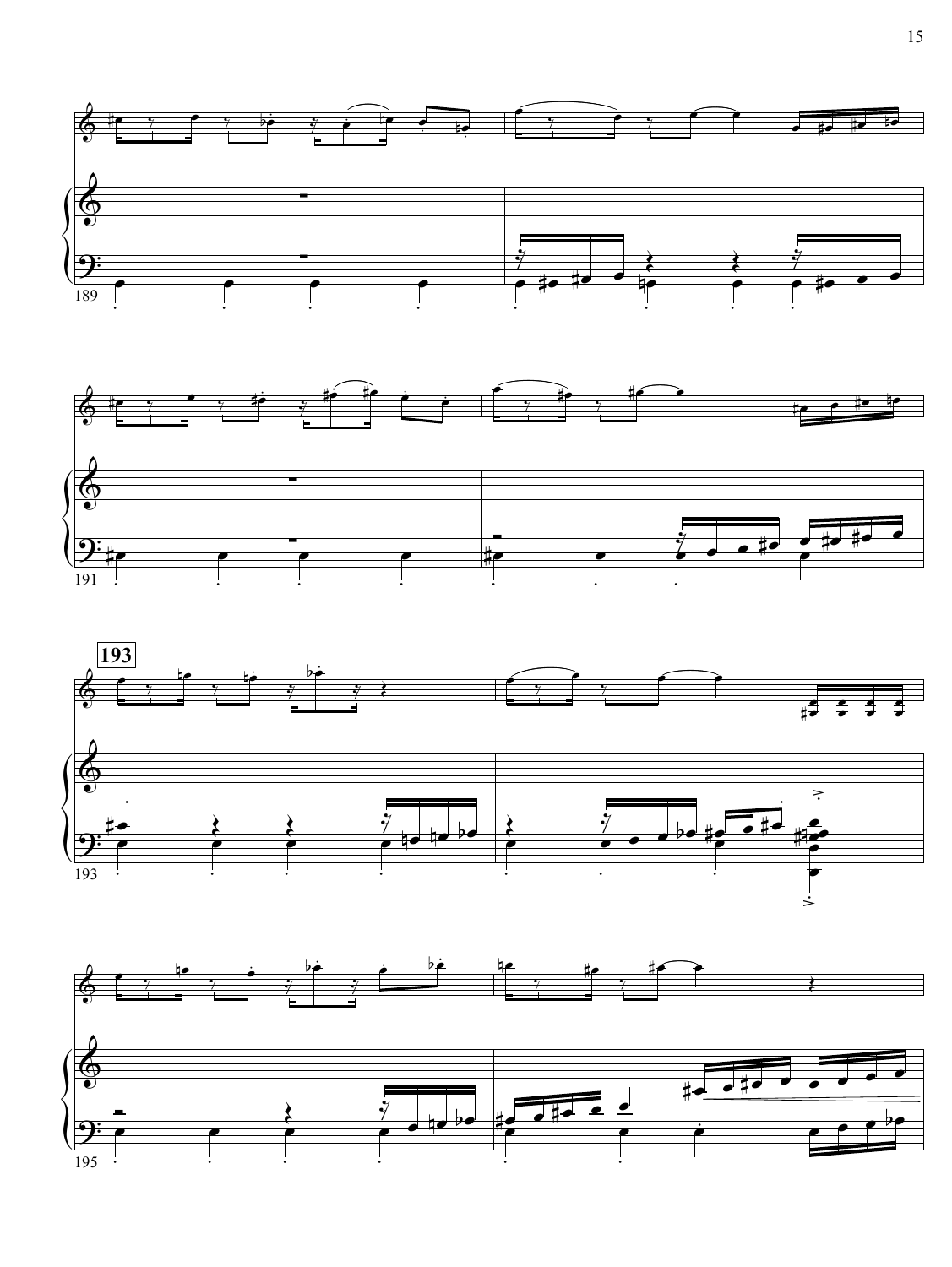





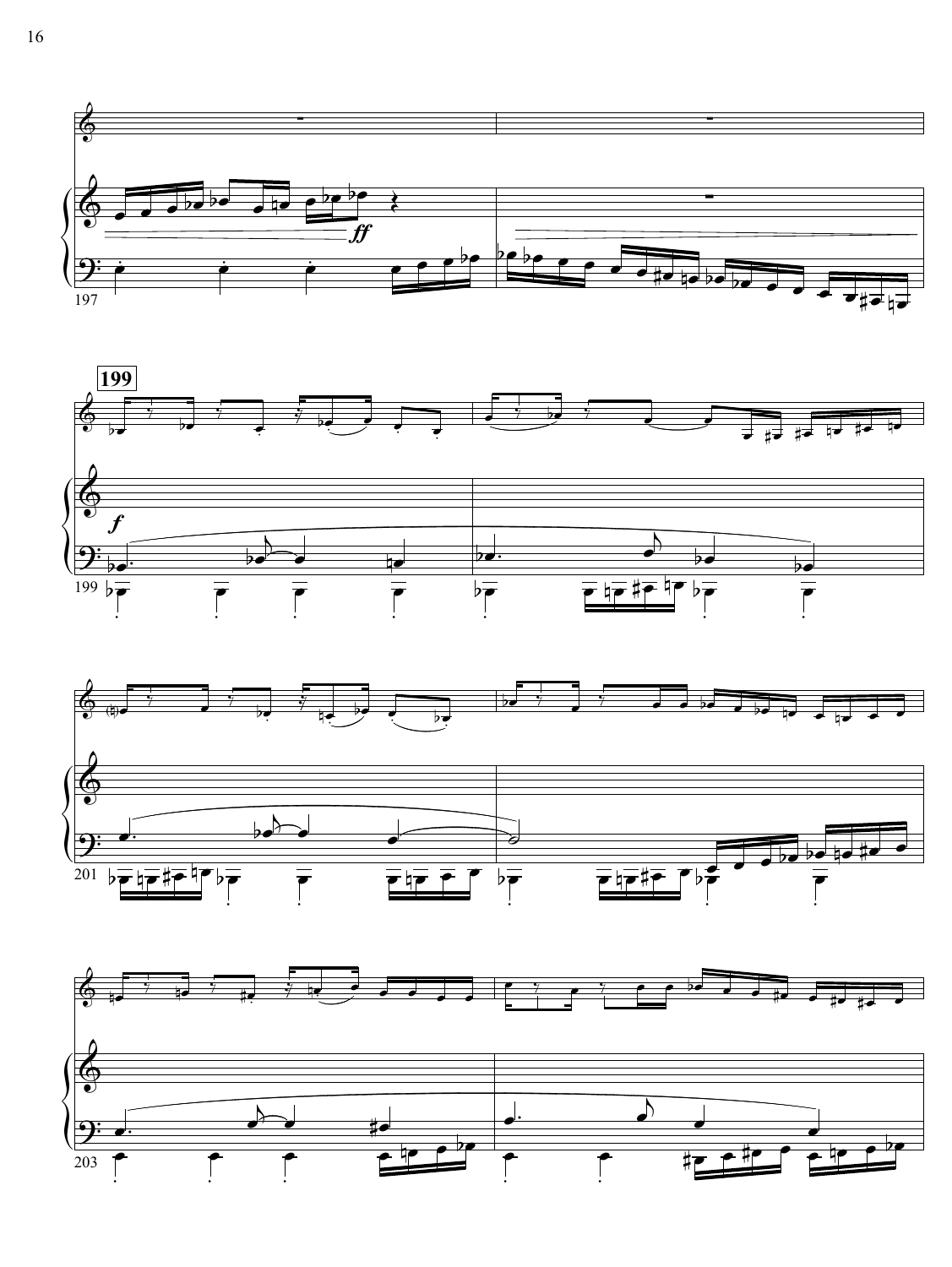





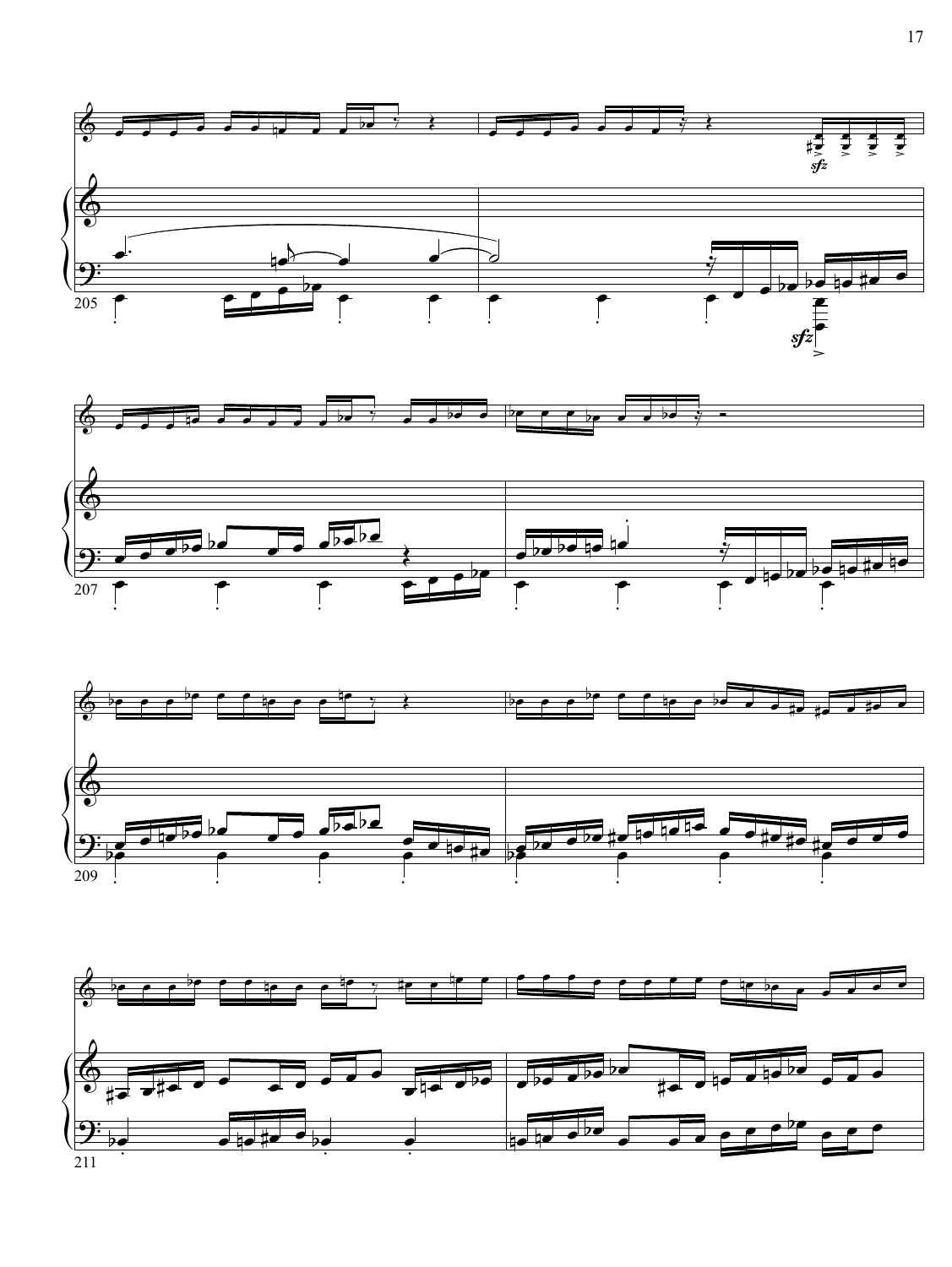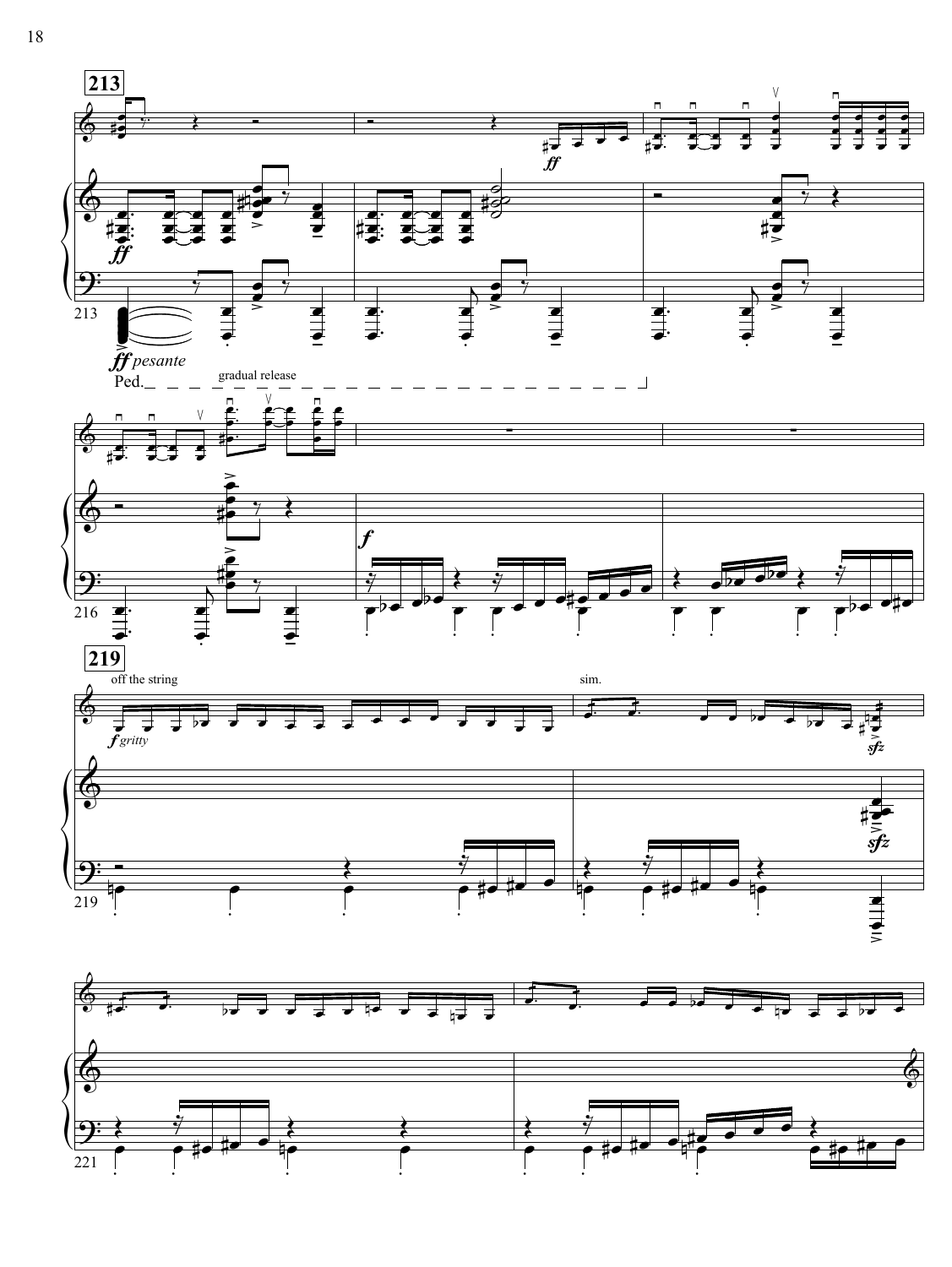





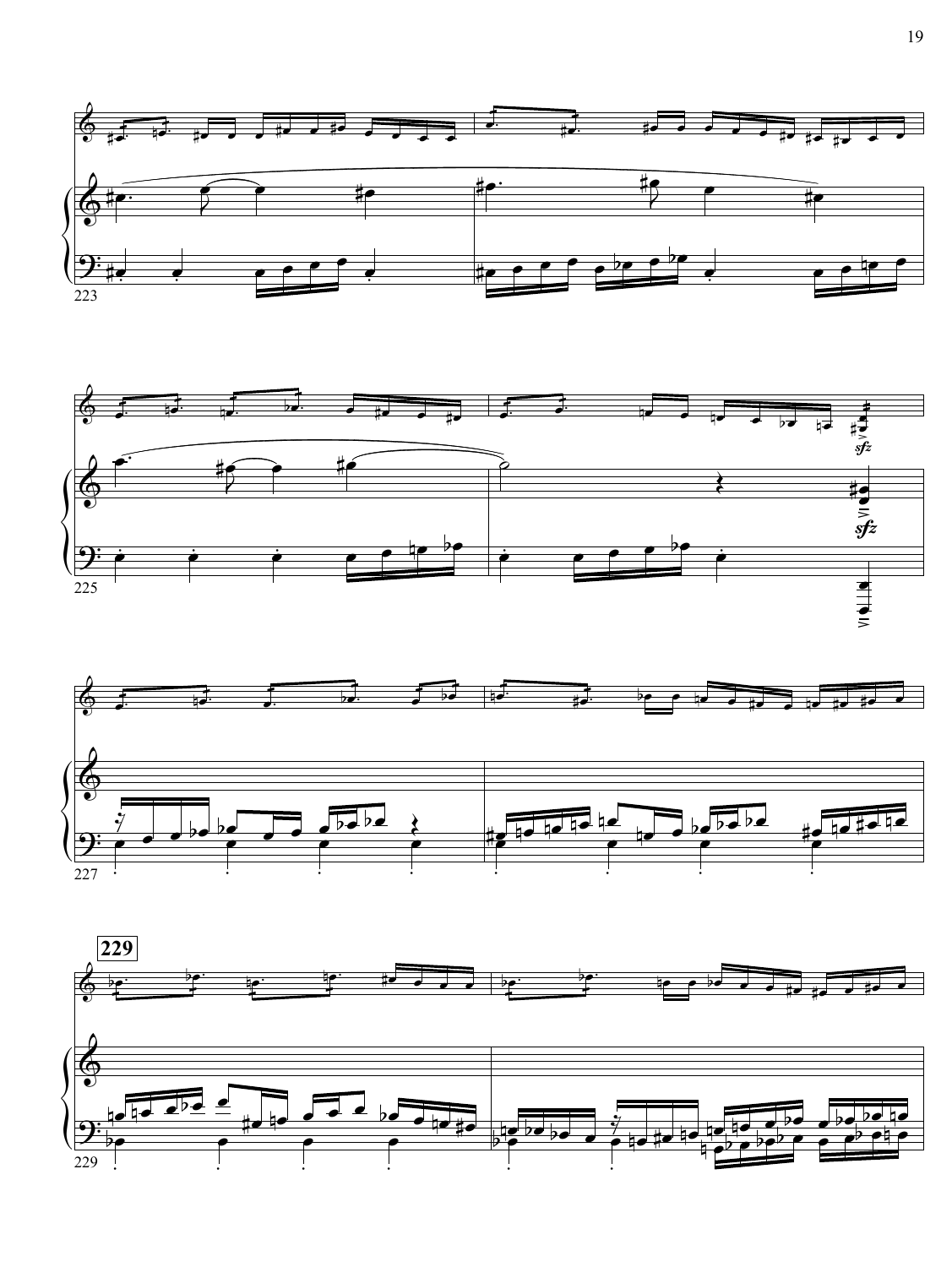





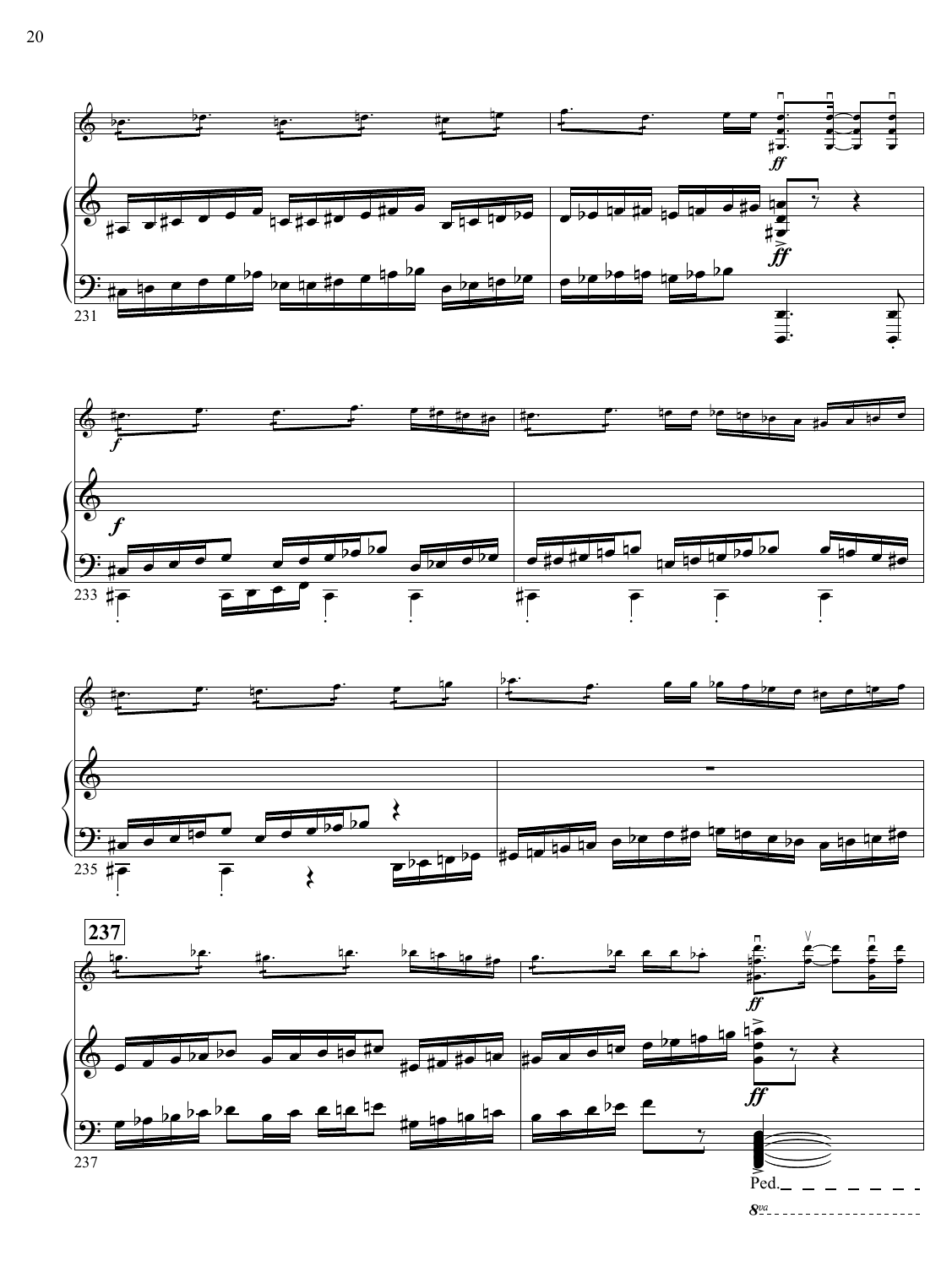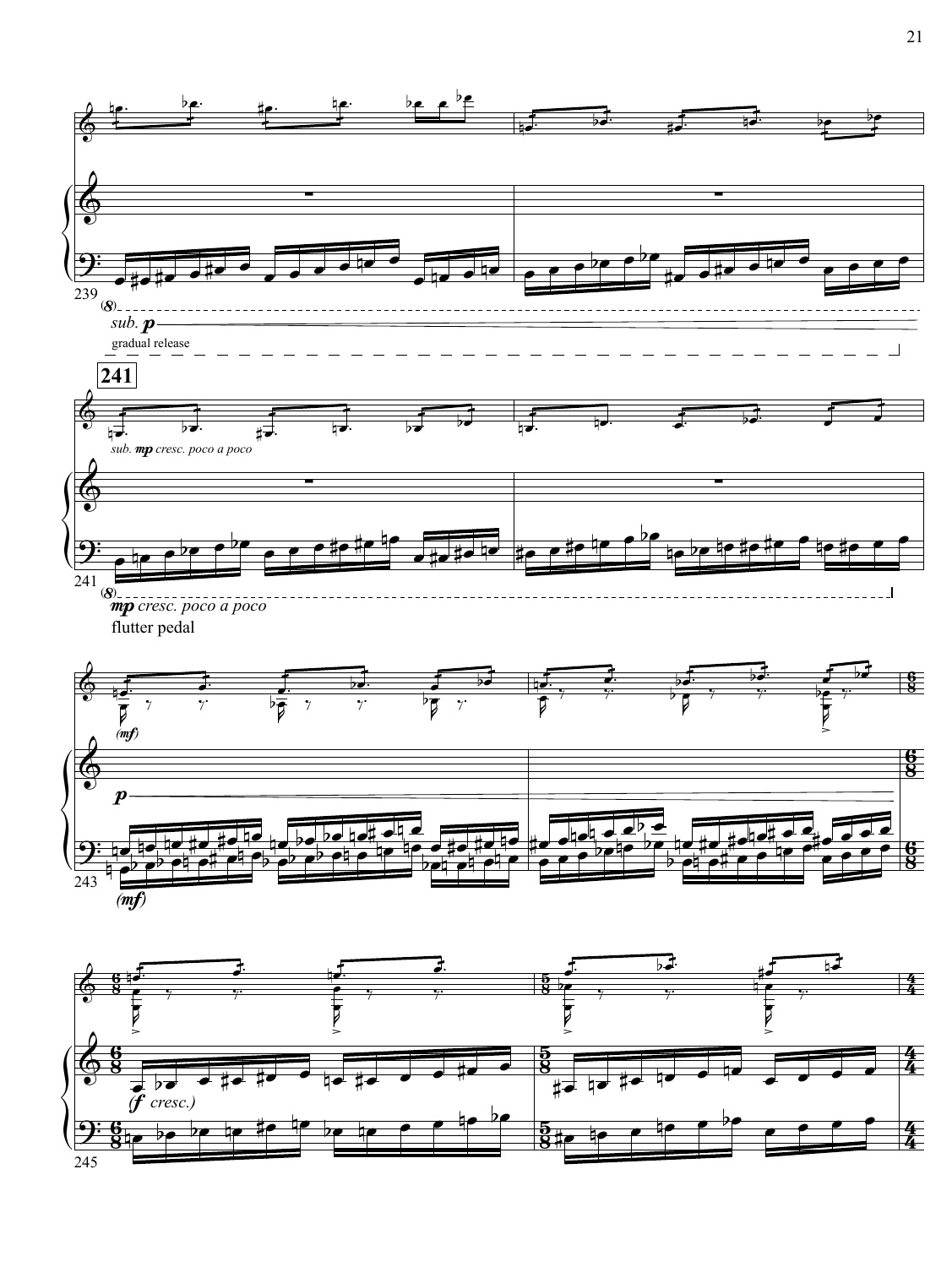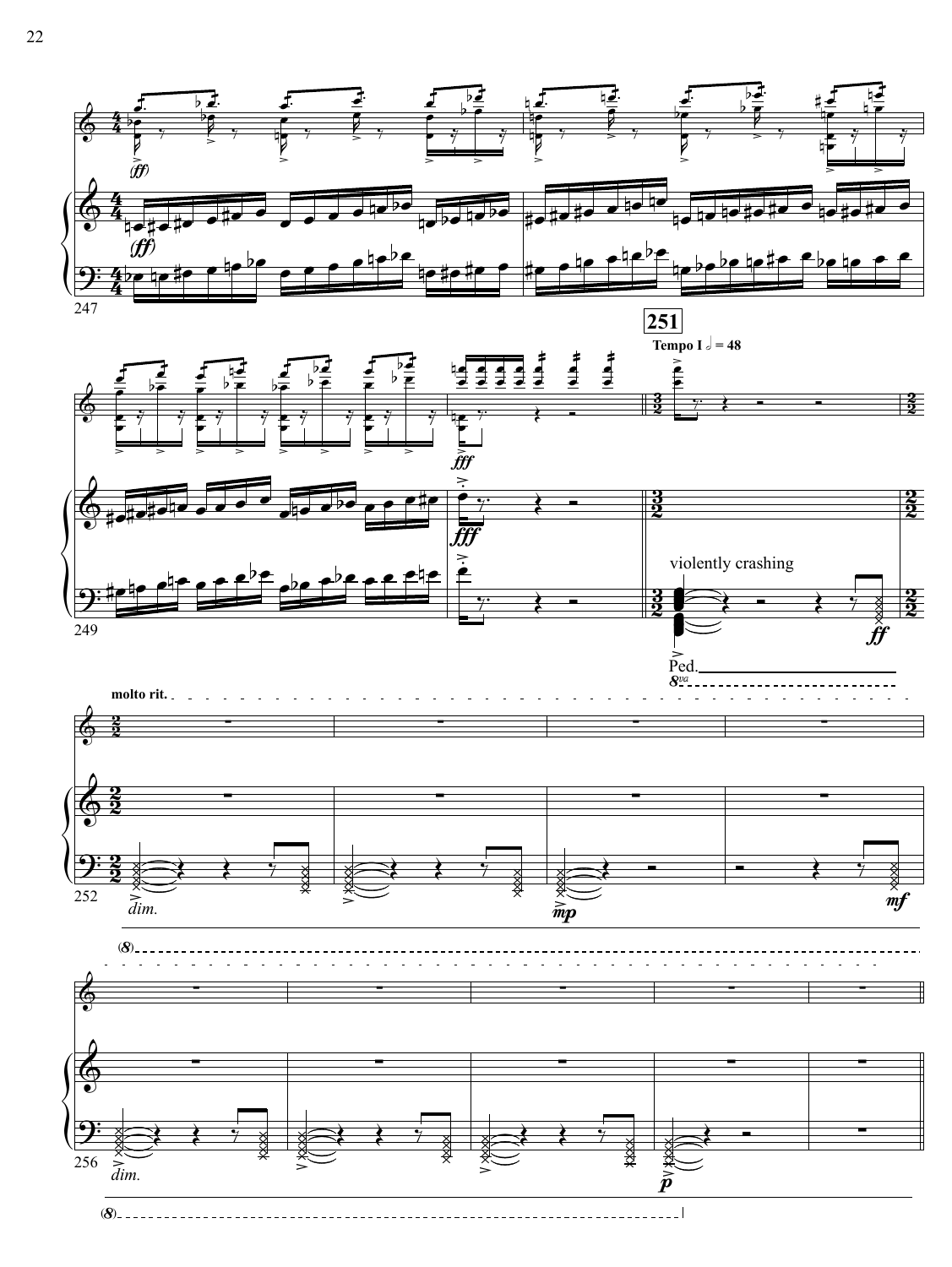